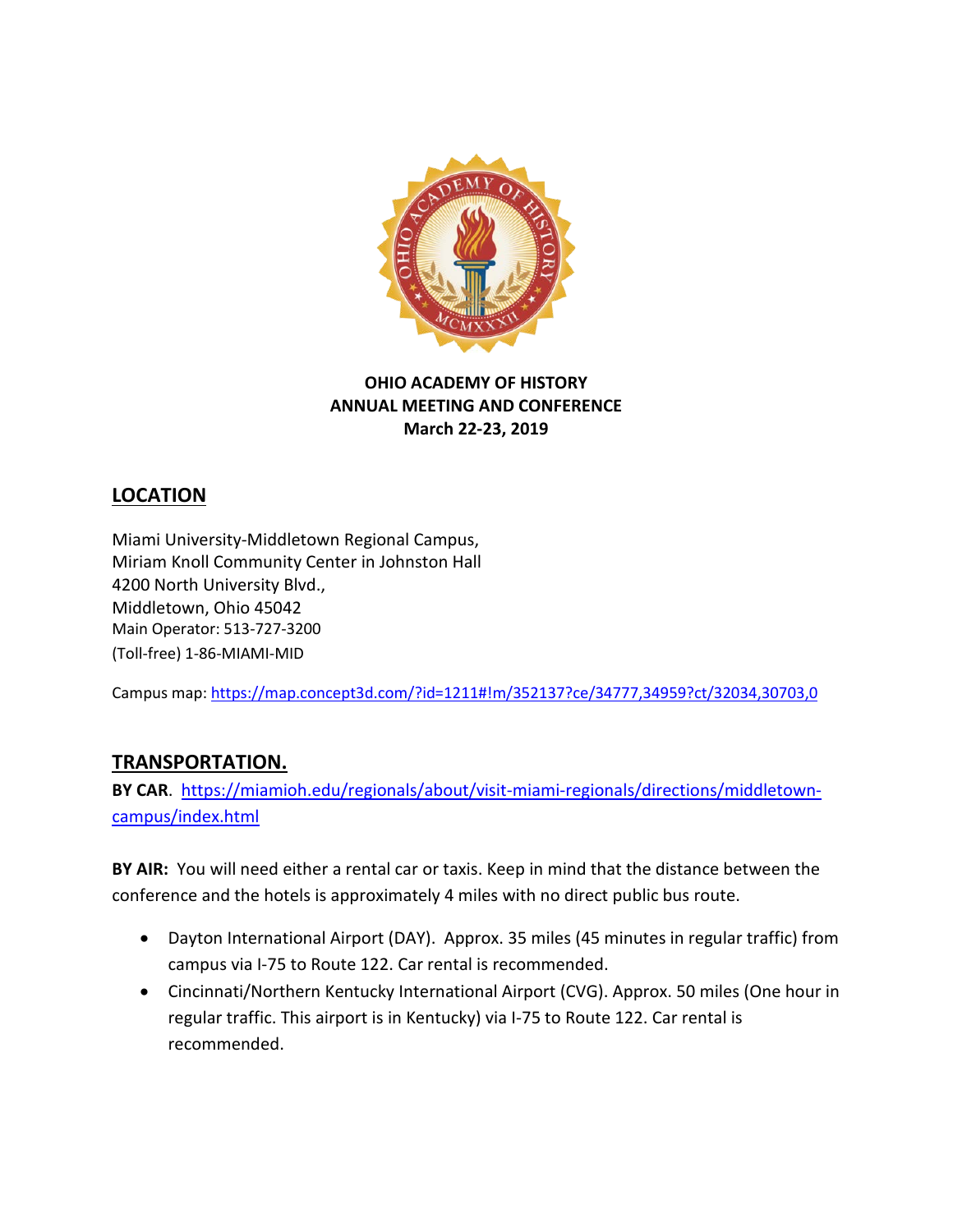**\*\*For a more complete guide to hotels, restaurants, shops and attractions, visit the Middletown Visitors Bureau at [https://itsmiddletown.org/visitors-guide.](https://itsmiddletown.org/visitors-guide) The following is just a sample.** 

## **ACCOMMODATIONS.**

**(Call the hotels directly. They are located along Route 122 near I-75)**

## **[Drury Inn](https://www.druryhotels.com/locations/middletown-oh/drury-inn-and-suites-middletown-franklin)**

3320 Village Dr, Franklin, OH 45005 (513) 425-6650 There is a block of ten rooms at a group rate for the Ohio Academy of History for March 21-23. The special group rate expires February 20, 2019.

• King  $(104.99 + tax)$  and Double  $(104.99 + tax)$ 

## **Other nearby hotels**

## **[Fairfield Inn](https://www.marriott.com/hotels/travel/mwdfi-fairfield-inn-middletown-monroe/)**

6750 Roosevelt Pkwy Middletown, OH 45044 (513) 424-5444

#### [Holiday Inn Express](https://www.ihg.com/holidayinnexpress/hotels/us/en/franklin/dayfo/hoteldetail)

851 Commerce Center Drive Franklin, Ohio 45005 (937)746-1094

## [Hampton Inn Middletown](https://hamptoninn3.hilton.com/en/hotels/ohio/hampton-inn-middletown-MWOMDHX/index.html)

2880 Towne Boulevard Middletown, Ohio, 45044 (513)-422-6880

#### [Days Inn by Wyndham Middletown](https://www.wyndhamhotels.com/days-inn/middletown-ohio/days-inn-middletown-oh/overview)

3458 Commerce Drive Middletown, Ohio 45005

# **RESTAURANTS** (reservations suggested)

## **Where To Dine Near Campus**

**Veracruz Mexican Restaurant**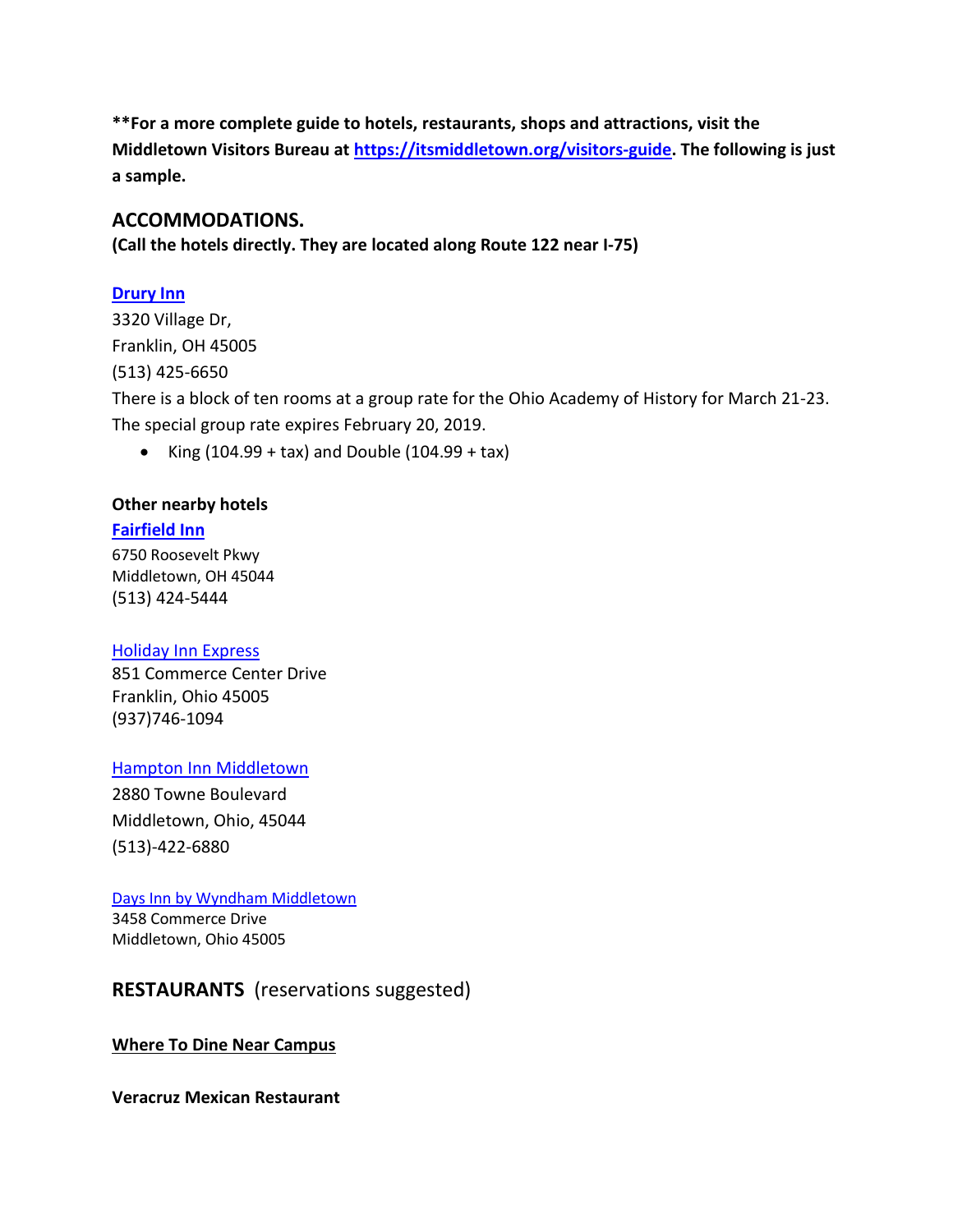1230 Elliott Drive Middletown, OH 45044 (513) 422-4271 <https://www.facebook.com/veracruzmiddletown/>

#### **Taku Japanese Steakhouse**

4750 Roosevelt Blvd, Middletown, OH 45044 (513) 423-8888 http://www.takumiddletown.com/

#### **Where to dine downtown near the galleries, and shops**

**Gracie's**  1131 Central Ave. Middletown, OH 45044 (513) 915-7476 <http://www.graciesmiddletown.com/>

#### **West Central Wine**

1120 Central Avenue (513) 594-1036 <http://www.westcentralwine.com/>

## **Murphy's Landing Seafood Steakhouse & Canal Pub**

6 S. Broad Street Middletown, OH 45044 (513) 649-8867

**The Swire Inn** (pub food) 64 S. Main Street Middletown, Ohio 45044 (513) 318-9933

## **Where to dine near the hotels and malls**

## **Buffalo Wild Wings**

3429 Towne Blvd. Middletown , OH 45005 (513) 228-2120